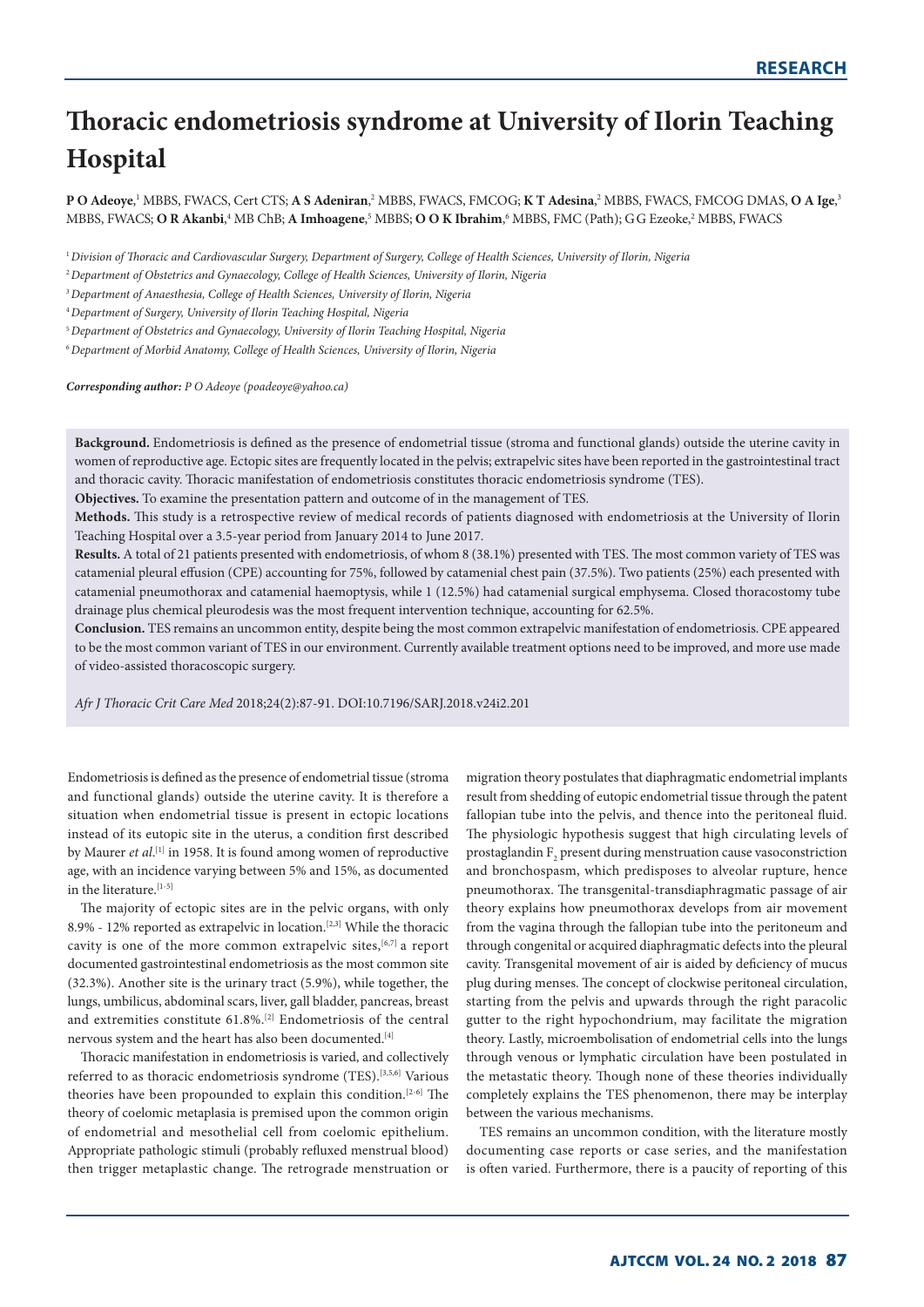condition from the African continent. We therefore constituted an endometriosis study group and present a report of this rare condition from North Central Nigeria.

# **Methods**

We conducted a retrospective review of medical records of patients diagnosed with endometriosis at the University of Ilorin Teaching Hospital over a 3.5-year period (January 2014 - June 2017). All patients presented through either the obstetrics and gynaecology or thoracic and cardiovascular surgery department.

Identification of cases managed was from the databases of the departments as portals of entry, as well as the hospital medical records database. The index of suspicion used in identifying possible TES patients included chest symptoms and signs related to the menstrual cycle, with or without a background diagnosis of pelvic endometriosis or chronic pelvic pain. The diagnostic approach included a history and physical examination at presentation, review of gynaecological history/gynaecologist review, management of emergency needs plus sample collection, other procedures and biopsy as required and necessary supportive treatments.

Also documented were their demographic characteristics, mode of presentation and diagnosis, the treatment offered and their outcomes. Data were collected and descriptive statistics presented using Excel (Microsoft, USA).

# **Results**

We documented a total of 21 patients presenting with endometriosis, representing 1.27% of all gynaecological admissions during the study period. Of these, 8 patients (38.1%) presented with TES. This represented 1.2% of admissions for thoracic disorders during the study period. The characteristics of these patients are presented in Table 1. Twelve patients (57.1%) had extrapelvic presentation, of whom the TES 8 comprised 66.7%; the others were 2 gastrointestinal (GIT) (25%) and 2 umbilical (16.7%) cases (2 patients had combined TES and GIT presentation). All patients had had multiple episodes of symptomatology for TES before presentation and diagnosis at our facility.

The age range for TES was 14 - 38 years (median 31, mean 28.7 (standard deviation (SD) 8.63), and 87.5% were nulliparous. The most common variety of TES among the patients was catamenial pleural

effusion (CPE) in six (75%) patients; three (37.5%) had catamenial chest pain (CCP), two (25%) each presented with catamenial pneumothorax (CPT) and catamenial haemoptysis (CHp) while one (12.5%) had catamenial surgical emphysema (CSE). In addition, four (50%) of the patients had multiple thoracic manifestations, while right-sided TES occurred in seven (87.5%). The patient with CSE had bilateral diffuse thoracic, nuchal and facial surgical emphysema. Seven patients (87.5%) had concomitant extrathoracic manifestation, all involving the pelvis, of whom two (28.6%) had an additional GIT manifestation; thus 25% of all patients with TES had GIT manifestation (Table 1).

Table 2 shows that diagnosis was based on strong clinical grounds in all patients, establishing catamenial relationship to presentation. In three (37.5%) patients who had a chest tube *in situ* prior to onset of menstruation, the effluent increased in volume and became haemorrhagic with menstruation. Histological confirmation was obtained in four (50%) cases, while serum CA-125 was performed in three patients, with elevated results found in two of them.

Closed thoracostomy tube drainage (CTTD) plus chemical pleurodesis was the most frequent intervention technique, accounting for 62.5% (five patients), while diagnostic video-assisted thoracoscopic surgery (VATS) was performed on two (25%) patients. Another two (25%) had thoracotomy with parietal pleurectomy after failed chemical pleurodesis. Fig. 1 shows endometriotic nodules on the diaphragm at thoracotomy of patient 5 on the list, while Fig. 2 shows the photomicrograph of the histology of the same patient. However,

| Table 2. Modality of diagnosis of TES |                     |                                 |                |  |  |  |  |
|---------------------------------------|---------------------|---------------------------------|----------------|--|--|--|--|
| <b>Patient</b>                        | <b>Histological</b> | <b>Clinical</b><br>presentation | Serum CA-125   |  |  |  |  |
| 1                                     | N <sub>o</sub>      | Yes                             | N <sub>o</sub> |  |  |  |  |
| $\overline{2}$                        | N <sub>o</sub>      | Yes                             | N <sub>o</sub> |  |  |  |  |
| 3                                     | Yes                 | Yes                             | No             |  |  |  |  |
| $\overline{4}$                        | Yes                 | <b>Yes</b>                      | No             |  |  |  |  |
| 5                                     | Yes                 | Yes                             | No             |  |  |  |  |
| 6                                     | Yes                 | Yes                             | Yes            |  |  |  |  |
| 7                                     | No                  | Yes                             | Yes            |  |  |  |  |
| 8                                     | No                  | Yes                             | Yes            |  |  |  |  |

|   |                   |                | Table 1. Presentation and intervention in patients with TES<br><b>Manifestations</b> |             |                                                                                           |                                            |
|---|-------------------|----------------|--------------------------------------------------------------------------------------|-------------|-------------------------------------------------------------------------------------------|--------------------------------------------|
|   | Patient Age (yrs) | Parity         | <b>Thoracic</b>                                                                      | Other       | <b>Intervention</b>                                                                       | <b>Remarks</b>                             |
|   | 27                | $\Omega$       | Rt CCP, CPE                                                                          | Pelvic      | $VATS + excision of lung cyst, CTTD$<br>+ chemical pleurodesis                            | Recurrence, repeat<br>chemical pleurodesis |
|   | 35                | $\Omega$       | Rt CPE, CH <sub>p</sub>                                                              | Pelvic      | CTTD, home ambulatory system                                                              |                                            |
| 3 | 35                | $\Omega$       | Rt CPE                                                                               | Pelvic, GIT | VATS + pleural biopsy, $CTTD$ + Recurrence, declined<br>chemical pleurodesis              | further intervention                       |
| 4 | 38                | $\overline{2}$ | Rt CPE                                                                               | Pelvic, GIT | $CTTD + chemical$ pleurodesis, -<br>laparotomy                                            |                                            |
| 5 | 35                | $\Omega$       | Rt CCP, CPT, CPE                                                                     | Pelvic      | $CTTD + chemical$ pleurodesis, Failed chemical pleurodesis<br>$thoracotomy + pleurectomy$ |                                            |
| 6 | 27                | $\Omega$       | Rt CPE                                                                               | Pelvic      | $CTTD + chemical$ pleurodesis, Failed chemical pleurodesis<br>$thoracotomy + pleurectomy$ |                                            |
|   | 14                | $\Omega$       | <b>CSE</b>                                                                           | Pelvic      | Conservative                                                                              |                                            |
| 8 | 19                | $\Omega$       | Rt CCP, CPT, CHp                                                                     |             | Conservative                                                                              |                                            |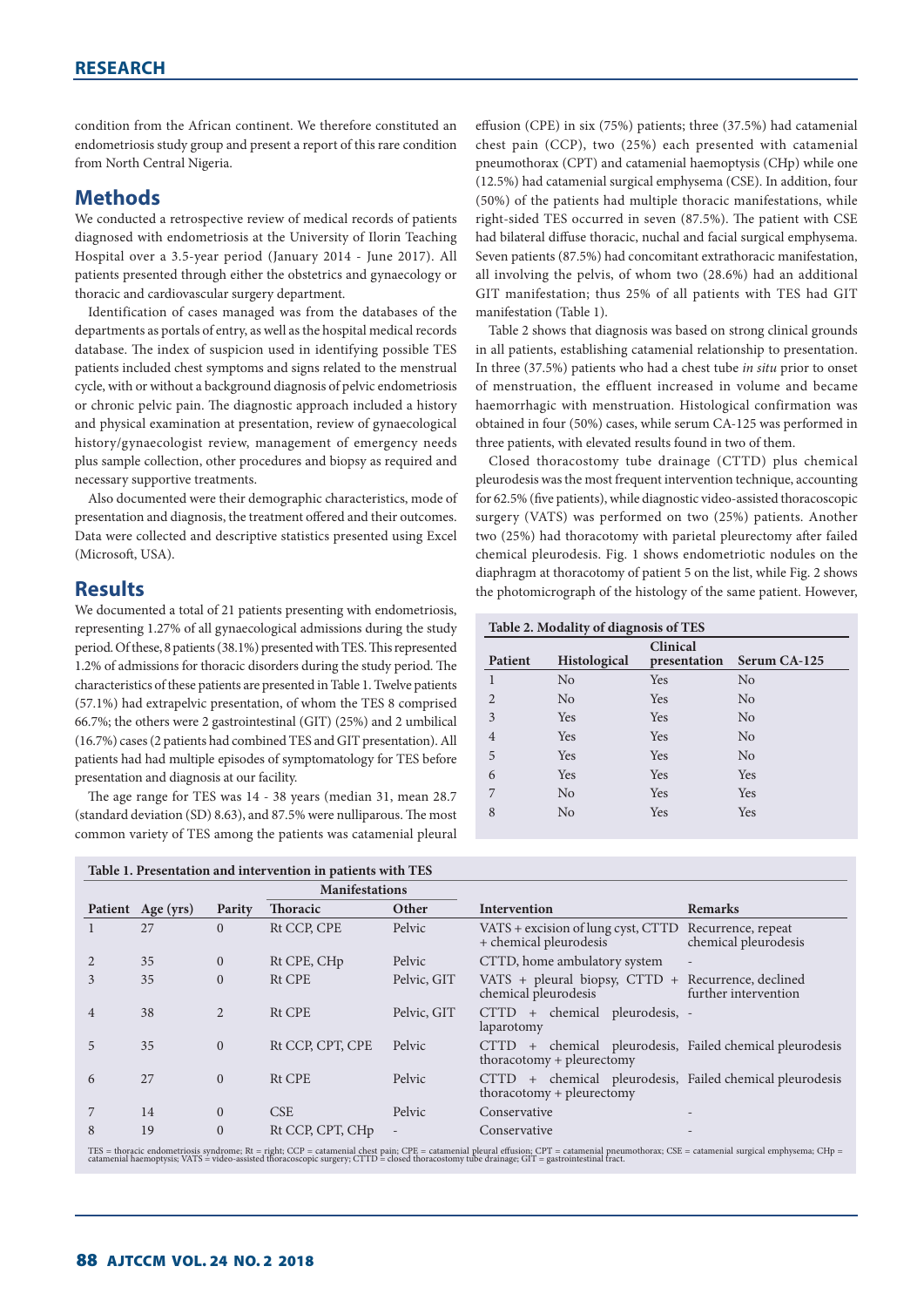

*Fig. 1. Endometriotic nodules on the diaphragm.*



*Fig. 2. Photomicrograph of histology on endometrioma (haematoxylin and eosin staining, magnification ×400) showing a dilated endometrial gland surrounded by endometrial stroma, including mononuclear inflammatory cells (mostly macrophages).*

two patients were managed non-operatively. In addition, two patients had recurrent pleural effusion during subsequent menstruation following an initial successful treatment. Both were counselled for thoracotomy for parietal pleurectomy, but one opted for repeat chemical pleurodesis, while the other chose expectant management. No mortality was recorded, and patients were transferred to the gynaecology service for hormonal therapy, apart from two patients who had had hormonal treatment prior to presentation with thoracic manifestations.

# **Discussion**

TES refers to a constellation of manifestations resulting from growth of endometrial-like glands and stroma in the lungs, on the pleural surfaces or in the airway.[3,5-7,9,10] It is an uncommon condition, documented in the literature mostly in case reports and case series.[5-7,9-12] An analysis of 110 case reports/series published in English was conducted by Joseph and Sahn in 1996,<sup>[13]</sup> and Channabasavaiah and Joseph, $[4]$  in 2010, conducted a similar review with the same number of patients, covering a 6.5-year period. Haga *et al.*,<sup>[14]</sup> in Tokyo, Japan, reported 84 cases of CPT

while evaluating 570 cases of spontaneous pneumothorax in women. Over a 7-year period, Hwang *et al*.<sup>[2]</sup> documented 15 cases at a single centre in Seoul, Korea. Forty cases were reported by Dvorakovskaya *et al*. [15] from St Petersburg Hospital, but the duration of collation was not stated. Reports from Africa are even rarer: there is a report of 3 cases by Ekpe *et al*.<sup>[16]</sup> from South South Nigeria, and a case report each from Ghana<sup>[17]</sup> and Uganda. [18] There is one review article each from Nigeria and Zimbabwe. [3,19] TES is a rare but important extrapelvic manifestation of endometriosis. We therefore document these eight cases of TES seen over 3.5 years at a tertiary hospital in North Central Nigeria.

Manifestations constituting TES include CCP, CPT, CHt/CPE, catamenial haemoptysis (CHp), pulmonary nodules and CPM.[2-8] These presentations result from the presence of endometrial tissue on the pleural surfaces (CCP, CPT, CPE, CPM), in the lung parenchyma (pulmonary nodule) or the airway (CHp). Pleural involvement is more common, accounting for about 83% of TES, while parenchymal and airway involvement account for 17%,<sup>[9]</sup> and our study found a similar distribution. An even rarer occurrence of endometriosis on the thoracic aorta has been reported.<sup>[20]</sup>

The term catamenial is derived from the Greek word *Katamenios*, which means 'monthly occurrence'. Thus development of these manifestations in a temporal relationship to menstruation is vital to clinical diagnosis. The expected interval reported between symptoms and menstruation varies, but a 72-hour period before onset and after cessation of menstruation is considered acceptable.<sup>[13]</sup>

Our study reflects a higher presentation of extrapelvic lesions, of 57% (12 of 21 patients with endometriosis), compared with the 8.9% - 12% documented in the literature.[2,3] The higher incidence of TES (66.7%) in extrapelvic sites has been reported in some studies;<sup>[5,6]</sup> however, contrary to reports of GIT dominance by others,[2] in our study this constituted only 25%.

The mean age of occurrence of TES in our patients was 28.7 years (SD 8.63); this is younger than the  $\sim$ 35 years reported in the literature.<sup>[2-4,8,10,13,21]</sup> The presentation of CHp in one of our youngest patients (19 years) may support the postulate that this manifests at a relatively younger age than other forms of manifestation.[4]

An interesting finding from this study is the predominance of CPE, accounting for 75% of cases, while CCP was second, with 37.5%. We also identified a rare occurrence of CSE without associated pneumothorax. Most reports present either CPT (up to  $73\%$ )<sup>[3-7]</sup> or CCP (80% - 90%)[3,7,21] as the most common manifestation of TES. In a review of 15 cases by Hwang *et al.*,<sup>[2]</sup> CHt accounted for 53%, while the remaining 47% were CPT cases. The 87.5% predominance on the right side in this study is consistent with previous reports of the vast majority of TES (above 85%) occurring in the right hemithorax.[2,3,5,6,10,13,21] This predilection has been attributed to clockwise peritoneal circulation by some authors.[5]

Multisite involvement in extragenital endometriosis is rare. However, TES is often associated with pelvic endometriosis with an incidence varying from 18% to 84%.[2,6,13,21,22] In this study, 87.5% had concomitant TES and pelvic endometriosis. Studies have suggested that pelvic endometriosis usually occurs about 5 years earlier than onset of thoracic manifestation.[13]

Of the six patients who wished to become pregnant, only one had children, with the remaining 83.3% being infertile. The association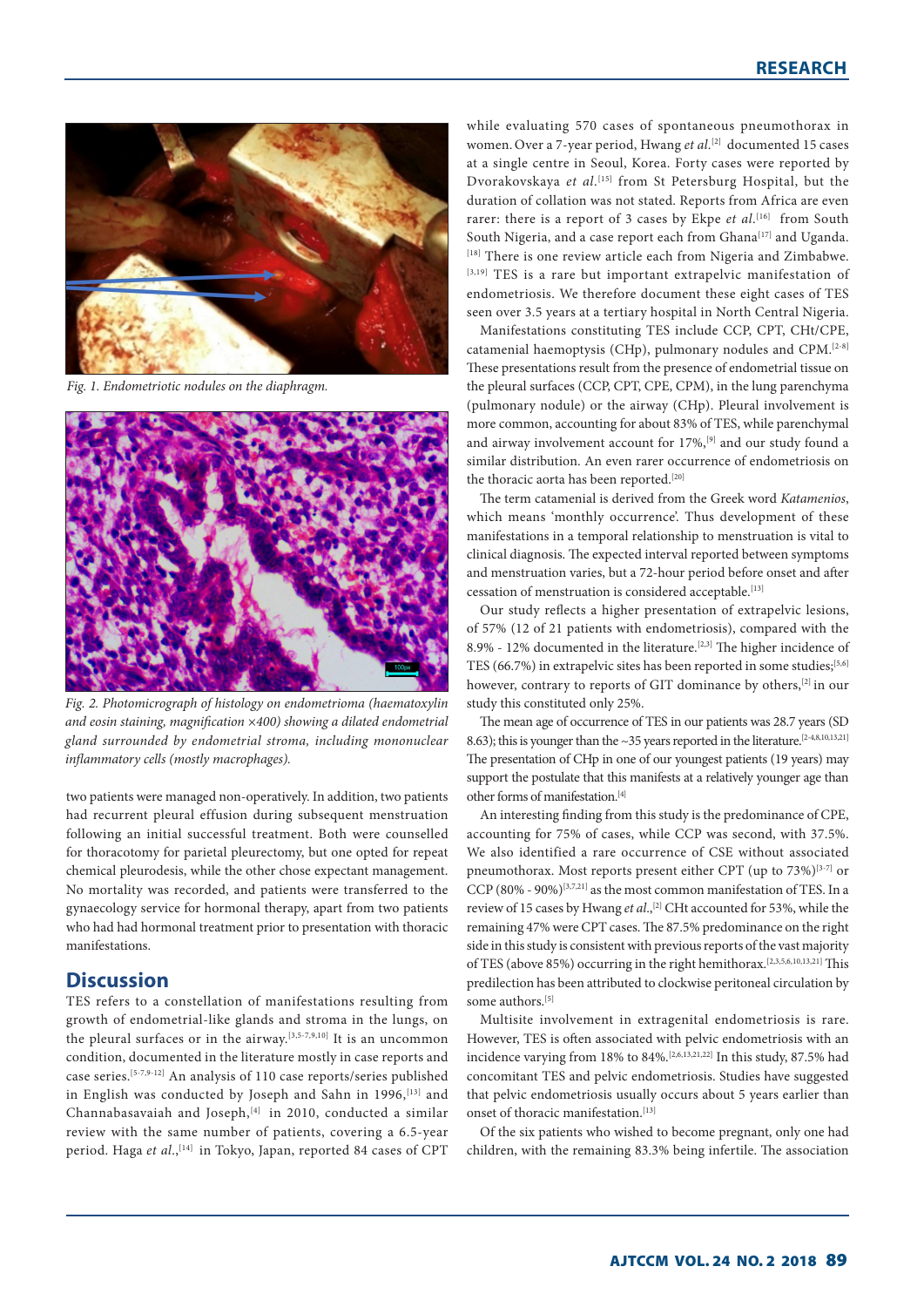between endometriosis and infertility has been well documented, with 30% - 50% of patients with endometriosis estimated to be infertile, while about 20% - 50% of infertile women are said to have endometriosis.[23,24] The presence of endometrioma in the pelvis, with resultant adhesions, has been coined the 'pelvic factor'. The distortion that arises causes tubo-ovarian dis-co-ordination, and affects tube patency.[23,24] Other possible mechanisms include endocrine and ovulatory abnormalities, altered peritoneal function and altered endometrial hormonal and cell-mediated function.<sup>[24]</sup>

Diagnostic criteria in the establishment of thoracic endometriosis include clinical and histological factors, and the use of a biomarker. The establishment of cyclical symptoms in temporal relationship with menstruation, as seen in all patients in this study, is pivotal to diagnosis.[6,16,21] However, a confirmatory diagnosis is established when endometrial stroma and glands are identified histologically, as was seen in 50% of our patients.[2,6] Obtaining tissue for histological diagnosis may not always be feasible, and pleural fluid or bronchial lavage cytology is often negative. The identification of endometriotic lesions by VATS or bronchoscopy may be easier during menstruation. Bronchoscopy performed within 2 days of onset of menses may improve localisation, especially in patients with CHp.<sup>[3,5]</sup> The appearances of lesions on radiological imaging techniques are nonspecific.<sup>[2,5,10]</sup> Focal areas of consolidation, ill-defined opacities or bullous disease on the lung, or hypo-attenuated areas on the diaphragm seen on chest computed tomography scans are not pathognomonic, and the sensitivity on magnetic resonant imaging may be superior.[2,3,5,10] The biomarker serum CA-125 is now used to improve the diagnosis of endometriosis. However, an elevated serum or pleural fluid level is nonspecific, as it is associated with any process causing irritation of mesothelial cells.[3,10] We have only recently included this in the investigation protocol for our patients, and two of the three who had the test showed an elevated level.

Two patients from our study did not require surgical intervention. CSE in patient 7 resolved on intranasal oxygen supplementation while she was nursed in semi-Fowler's position. CPT in patient 8 was mild and allowed for reabsorption. Of the remaining 6 patients, CTTD was the initial line of treatment in order to relieve raised intrapleural pressure. Two patients (1 and 3) had diagnostic VATS, but since our centre is not equipped for therapeutic VATS, parietal pleurectomy could not be conducted. Patient 2 did not achieve lung re-expansion for chemical pleurodesis and declined thoracotomy for parietal pleurectomy. She had a modified ambulatory home drainage system instituted. The other five patients all had chemical pleurodesis; in one (20%) this was successful at first application, another one (20%) at second application, and two (40%) failed and proceeded to have thoracotomy and parietal pleurectomy. One patient with recurrence declined further intervention. Our observation that chemical pleurodesis alone has a poor success rate in patients with CPE is supported by the literature.<sup>[9,10,16]</sup> This is expected, as continuous activity from cyclical proliferation of endometrial implants, and also migration through patent diaphragmatic defects, predisposes to recurrence.

We recorded no mortality, however, and patients were referred to the gynaecologist for hormonal therapy and further management.

Despite individual case requirements, we propose a systematic approach to the management of TES, by a multidisciplinary team,

consisting of a gynaecologist, cardiothoracic surgeon, pulmonologist, histopathologist, radiologist and anaesthesiologist.<sup>[3,11]</sup> A high index of suspicion is needed on clinical assessment and radiologic evaluation. Initial supportive oxygen, observation and rest are instituted for small collections. Patients in respiratory distress need immediate relief by either thoracocentesis or tube thoracostomy, with fluid specimens obtained for microscopy, Ziehl Neelsen stain, chemistry, cytology and CA-125 assay. When available, VATS should be employed early. This is currently the gold standard, as both diagnosis and treatment (including resection of implants, closure of diaphragmatic fenestrations and pleurectomy with abrasive pleurodesis) can be effected with the attendant benefit of minimal access.[3,5,11,21] Combined VATS and video-assisted laparoscopy is recommended by some researchers <a>[10]</a> Conventional thoracotomy should be utilised where VATS is unavailable, in cases of recurrence after VATS or failure of the minimally invasive technique. Hormone therapy using gonadotrophin-releasing hormone analogue is recommended in the immediate postoperative period and for 6 - 12 months afterwards.<sup>[2,6,10]</sup>

Two limitations of this study are its retrospective nature, and the small sample size. We have therefore constituted an endometriosis study group to collate prospectively collected data for future presentation.

# **Conclusion**

TES remains an uncommon condition despite being the most common extrapelvic manifestation of endometriosis. Its association with pelvic presentation is further strengthened by this study. There is some variability in the modes of manifestation of TES. Recurrent chest symptoms in a woman of childbearing age with a history of infertility should raise a high index of suspicion. Despite most literature reporting CPT as the most common TES manifestation, we found CPE to account for the majority of cases in our study. We also present a rare manifestation of CSE. Being a developing country with paucity of facilities, the utilisation of VATS as a treatment option is limited in Nigeria. Chemical pleurodesis and conventional thoracotomy with parietal pleurectomy are therefore the most common intervention modes. However, we found that chemical pleurodesis was generally unsuccessful in patients with TES; therefore, performing thoracotomy without attempting chemical pleurodesis may be a more beneficial in absence of VATS.

#### **Acknowledgements.** None.

**Author contributions.** POA: conceptualisation, literature review, data collection and analysis, manuscript drafting and review, corresponding author; ASA: data collection, manuscript review; KTA: manuscript review; OAI: drafting of abstract, manuscript review; ORA: data collection and analysis, manuscript review; AI: data collection; OOKI: development of micrograph, manuscript review; GGE: manuscript review.

### **Funding.** None.

**Conflicts of interest.** None.

- 1. Maurer ER, Schaal JA, Mendez FL. Chronic recurring spontaneous pneumothorax due to endometriosis of the diaphragm. JAMA 1958;168:2013-2014. [https://doi.](https://doi.org/10.1001%2Fjama.1958.63000150008012c ) [org/10.1001%2Fjama.1958.63000150008012c](https://doi.org/10.1001%2Fjama.1958.63000150008012c )
- 2. Hwang SM, Lee CW, Lee BS, Park JH. Clinical features of thoracic endometriosis: A single center analysis. Obstet Gynecol Sci 2015;58(3):223-231. [https://doi.org/10.5468/](https://doi.org/10.5468/ogs.2015.58.3.223 ) [ogs.2015.58.3.223](https://doi.org/10.5468/ogs.2015.58.3.223 )